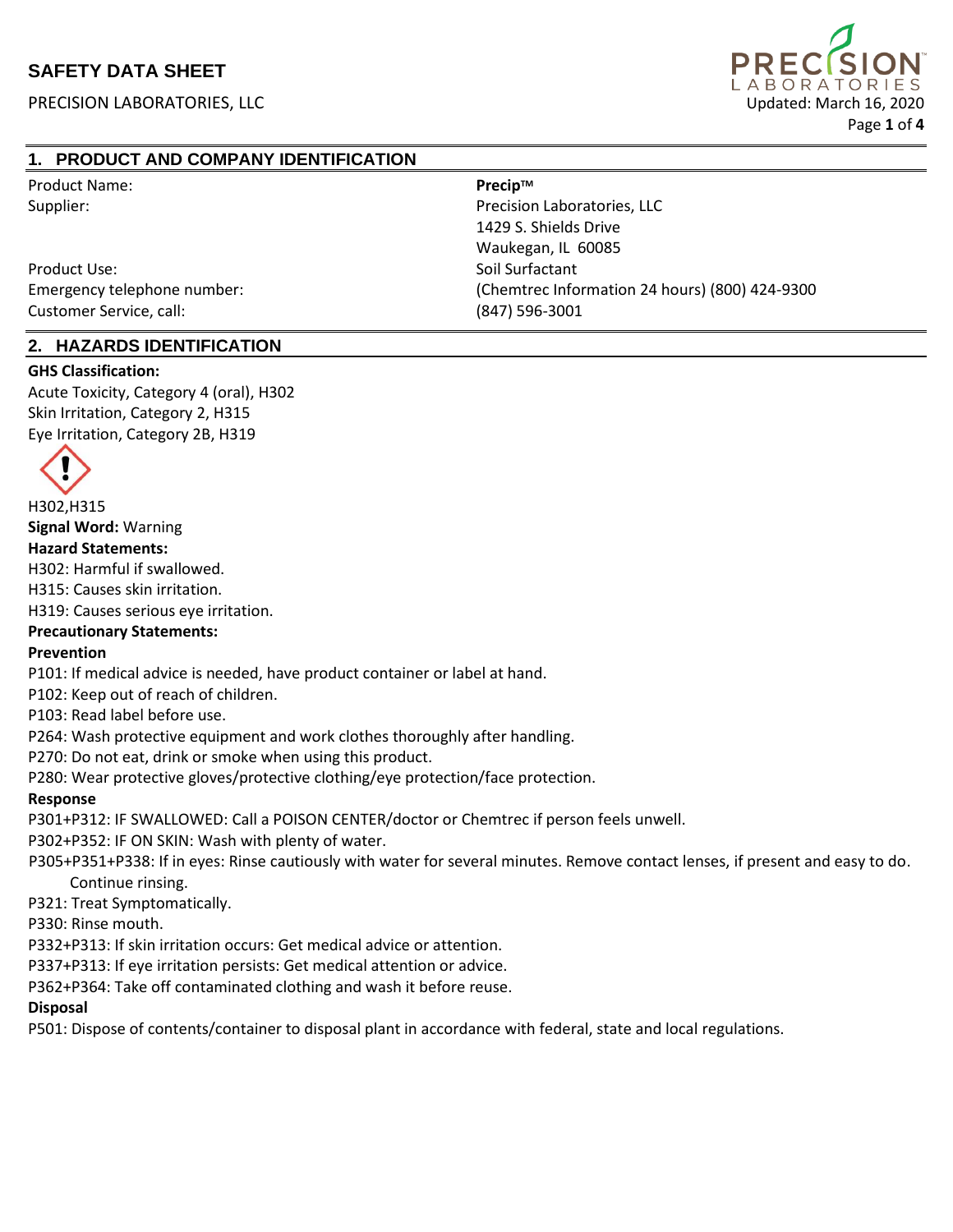PRECISION LABORATORIES, LLC Updated: March 16, 2020



# **3. COMPOSITION / INFORMATION ON INGREDIENTS**

Component CAS Number Weight % Proprietary Mixture 100%

# **4. FIRST AID MEASURES**

IF SWALLOWED: Call a POISON CENTER/doctor or Chemtrec if person feels unwell. Rinse mouth. Have person sip a glass of water if able to swallow. **Do NOT induce vomiting**, unless told to by a poison control center or doctor. Do not give anything to an unconscious person.

- IF ON SKIN: Wash affected area with plenty of soap and water. Use tepid water if available. If skin irritation occurs: Get medical advice or attention. Treat Symptomatically. Take off contaminated clothing and wash it before reuse.
- IF INHALED: Move person to fresh air. If person is having difficulty breathing, give oxygen. If not breathing, give artificial respiration.
- IF IN EYES: Rinse cautiously with water for several minutes. Remove contact lenses, if present and easy to do. Continue rinsing. If eye irritation persists: Get medical advice or attention.

Medical Conditions Aggravated by Overexposure: Repeated or prolonged exposure is not known to aggravate medical condition. Other Effects: This product is not a carcinogen by NTP, OSHA and ACGIH.

### **5. FIREFIGHTING MEASURES**

Suitable Extinguishing media: Water spray (fog), dry chemical,  $CO<sub>2</sub>$  or foam may be used where product is stored. Specific Hazards: Burning may produce oxides of carbon and other substances.

PPE and Precautions: Firefighters should wear NIOSH/MSHA approved self-contained breathing apparatus and full protective clothing.

### **6. ACCIDENTAL RELEASE MEASURES**

In Case of Spill: No action shall be taken involving any personal risk or without suitable training. Evacuate the spill area, except for cleanup personnel. Wear NIOSH/MSHA-approved respirator and protective equipment as referenced in Section 8 below. Control spill with adsorbent pads or booms. Recover free liquid. For recovery or disposal, add inert absorbent (sand, earth, sawdust, etc.) to spill area and shovel into containers for disposal. Product is slippery under foot; flush smooth surfaces thoroughly. Spills may be reportable to the National Response Center (800-424-8802) in the U.S.

Disposal: Dispose of collected waste in accordance with federal, state and local regulations. Dispose of via a licensed waste disposal contractor. Contaminated absorbent material may pose the same hazard as the spilled product. Note: see section 1 for emergency contact information and section 13 for waste disposal.

### **7. HANDLING AND STORAGE**

Keep away from heat, sparks and flame. Keep container closed. Avoid direct or prolonged contact with skin or eyes. Wear appropriate equipment and clothing to prevent repeated or prolonged skin contact as referenced in Section 8 below. Use in areas with adequate mechanical exhaust ventilation, or wear respirator. Product should be stored in temperatures between 30 and 120°F (4–49°C). Partially used containers should be resealed between uses for maximum storage stability.

#### **8. EXPOSURE CONTROLS / PERSONAL PROTECTION**

| <b>Component Exposure Limits:</b> | None                                                                                             |
|-----------------------------------|--------------------------------------------------------------------------------------------------|
| Eye/Face Protections:             | Wear protective eyewear. Contact lenses should not be worn when working with chemicals.          |
| Skin Protection:                  | To minimize skin contact, wear: long-sleeved shirt, long pants, socks and shoes. As precautions, |
|                                   | wash hands and face with mild soap and water before eating, drinking, smoking or using           |
|                                   | restroom. After each shift, clean all protective equipment, wash work clothes, and shower.       |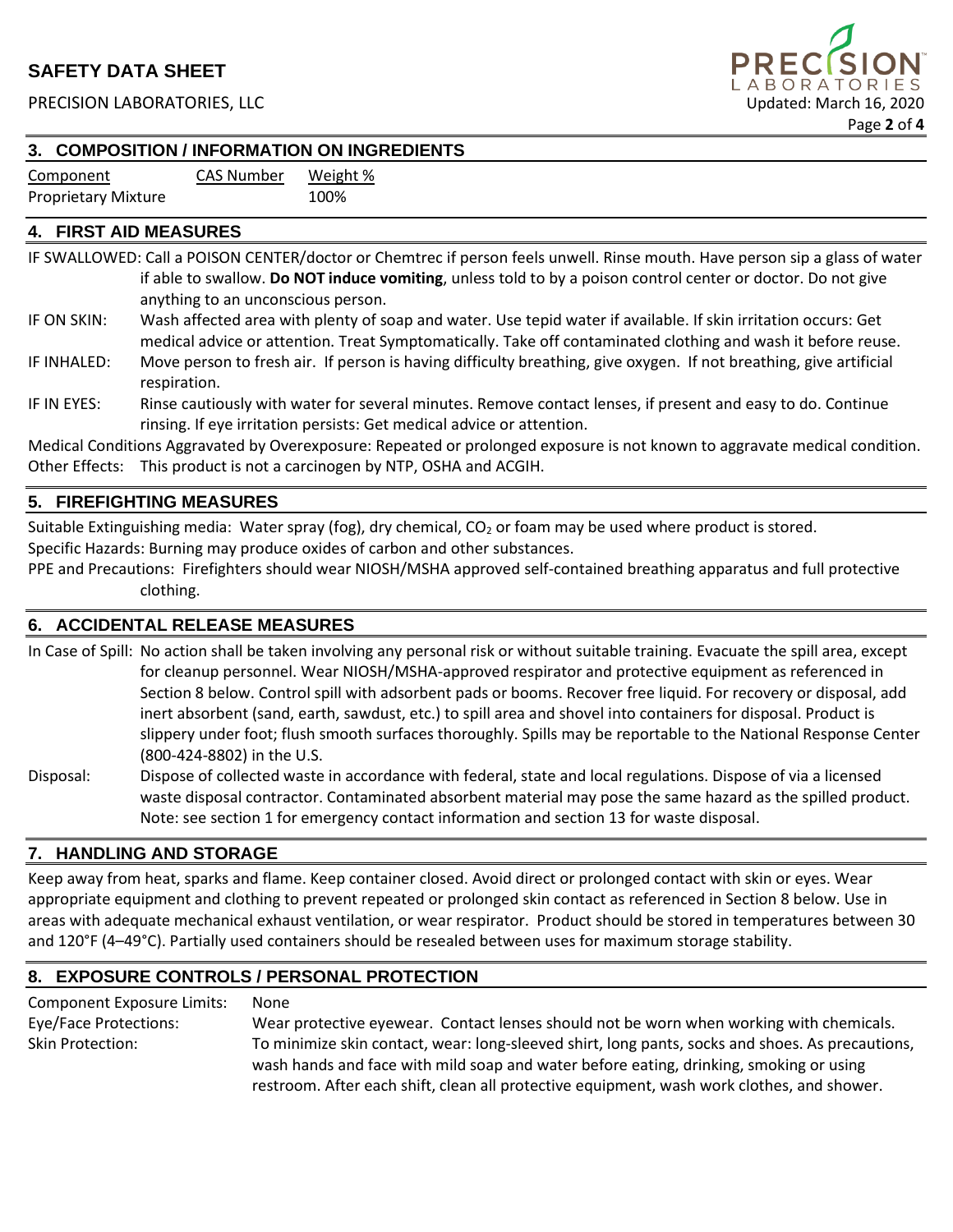# PRECISION LABORATORIES, LLC Updated: March 16, 2020



| <b>Respiratory Protection:</b> | Not required under normal use conditions with good ventilation. Protect against spray mists.<br>Respirator recommended in areas of poor ventilation.                                                                                                                                                                                                                                                                                 |
|--------------------------------|--------------------------------------------------------------------------------------------------------------------------------------------------------------------------------------------------------------------------------------------------------------------------------------------------------------------------------------------------------------------------------------------------------------------------------------|
| <b>General Protection:</b>     | Avoid contact with skin, eyes and clothing. Avoid breathing vapors. Wash thoroughly after<br>handling product.                                                                                                                                                                                                                                                                                                                       |
| Note:                          | When selecting personal protective equipment and clothing, follow all of the manufacturer<br>specifications and recommendations that apply to your specific operation and processing<br>conditions. Take into consideration all working conditions and all chemicals to be handled or<br>processed. Eye wash fountains and drench showers should be located within a 10 second walk<br>from the work area per ANSI/ISEA Z358.1-2009. |

Personal Protection in Case of Large Spill: Splash goggles, full suit, boots and gloves.

## **9. PHYSICAL AND CHEMICAL PROPERTIES**

| Appearance:              | Clear, blue liquid       | UEL:                              | N/D             |
|--------------------------|--------------------------|-----------------------------------|-----------------|
| Odor:                    | Mild characteristic odor | LEL:                              | N/D             |
| Odor Threshold:          | N/D                      | Vapor Pressure:                   | N/D             |
| pH:                      | $4.5 \pm 0.5$            | Vapor Density:                    | N/D             |
| <b>Melting Point:</b>    | N/D                      | Relative Density (lb/gl):         | $8.56 \pm 0.05$ |
| Freezing Point:          | N/D                      | Solubility:                       | Soluble         |
| <b>Boiling Point:</b>    | $212^{\circ}F$           | <b>Partition Coefficient:</b>     | N/D             |
| Flash Point:             | N/D                      | <b>Autoignition Temperature:</b>  | N/D             |
| <b>Evaporation Rate:</b> | N/D                      | <b>Decomposition Temperature:</b> | N/D             |
| Flammability:            | Non-Flammable/           | Viscosity:                        | N/D             |
|                          | Non-Combustible          |                                   |                 |

# **10. STABILITY AND REACTIVITY**

| Stability:                                 | <b>Stable</b>                                                                                |
|--------------------------------------------|----------------------------------------------------------------------------------------------|
| <b>Possibility of Hazardous Reactions:</b> | N/D                                                                                          |
| Condition to Avoid:                        | N/D                                                                                          |
| Incompatible Materials:                    | Strong oxidizers                                                                             |
|                                            | Hazardous Decomposition Products: Burning may produce oxides of carbon and other substances. |

# **11. TOXICOLOGICAL INFORMATION**

No toxicological information is available for this product.

# **12. ECOLOGICAL INFORMATION**

No ecological information is available for this product.

| <b>13. DISPOSAL CONSIDERATIONS</b> |                                                                                                                                                                                                                                                                                                                                                                                                  |  |  |
|------------------------------------|--------------------------------------------------------------------------------------------------------------------------------------------------------------------------------------------------------------------------------------------------------------------------------------------------------------------------------------------------------------------------------------------------|--|--|
| <b>Component Waste Numbers:</b>    | No EPA Waste Numbers are applicable for this product's components.                                                                                                                                                                                                                                                                                                                               |  |  |
| Disposal Instructions:             | Dispose of material in compliance with applicable federal, state and local environmental<br>regulations. Recycle or rework material if at all possible. Incinerate material at an<br>approved facility, or treat at an acceptable waste treatment facility or municipal waste<br>treatment plant after proper testing and approval of waste samples. Material is not an<br>RCRA hazardous waste. |  |  |
| <b>Container Reuse:</b>            | An empty container can contain product residue, and should not be reused. If not<br>professionally cleaned and reconditioned, crushing or other means is recommended to                                                                                                                                                                                                                          |  |  |